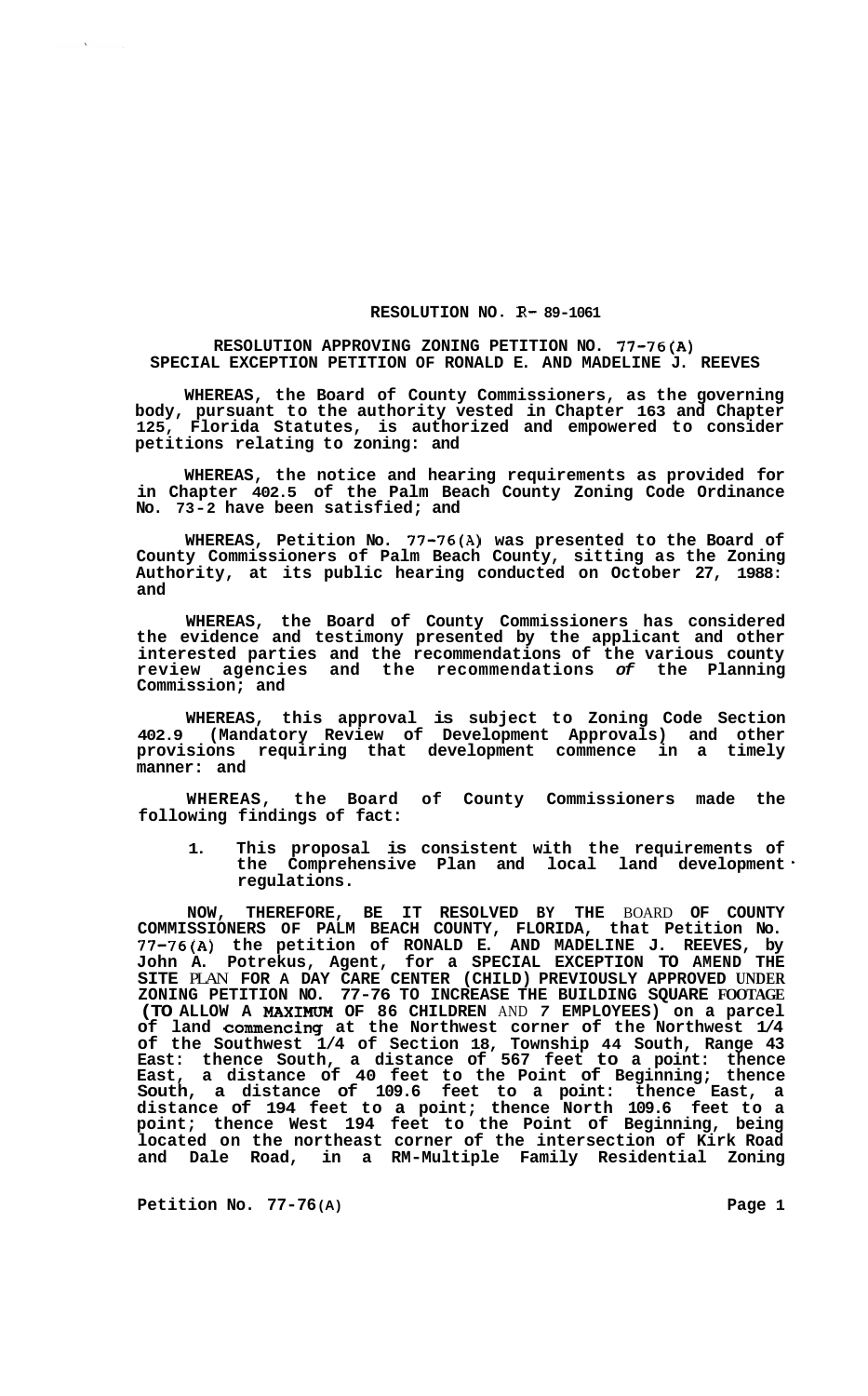**District (Medium Density), was approved as advertised, subject to the following conditions:** 

- **1. petitioner shall comply with all conditions of previous approval unless expressly modified herein.**
- **2. Prior to site plan certification, the site plan shall be amended to indicate the following:** 
	- **a. Required 15 foot side interior setback:**
	- **b. Required drop-off area that meets the criteria set forth by the Zoning Division:**
	- **c. Required landscape strips along all property lines** ;
	- **d. Native canopy trees spaced twenty (20) feet on center along all property lines, supplemented with a continuous 24 inch high hedge spaced a maximum of two feet on center:**
	- **e. All existing slash pines located on site; and**
	- **f. All existing easements.**
- **3. The petitioner shall install a six (6) foot high solid wood fence along the northern and eastern property lines.**
- **4. Prior to Site Plan Review Committee, the petitioner shall indicate on the site plan the location of all indoor play areas for all existing and proposed structures. These areas shall be clearly delineated and cross referenced to a tabular index that indicates the minimum requirements.**
- *5.*  **Use of the site shall be limited to a child day care center limited to 86 students and 7 teachers.**
- *6.*  **No outdoor loudspeaker system shall be allowed on- site.**
- *7.*  **Vehicle parking shall be limited to the parking spaces designated on the approved site plan. No parking of vehicles shall be permitted in landscaped areas, right- of-ways, or interior drives.**
- *8.*  **Outdoor lighting used to illuminate the premises shall be low intensity, shielded and directed away from adjacent residences and shall not exceed twenty** *(20)*  **feet in height.**

**Petition No. 77-76 (A) Page 2**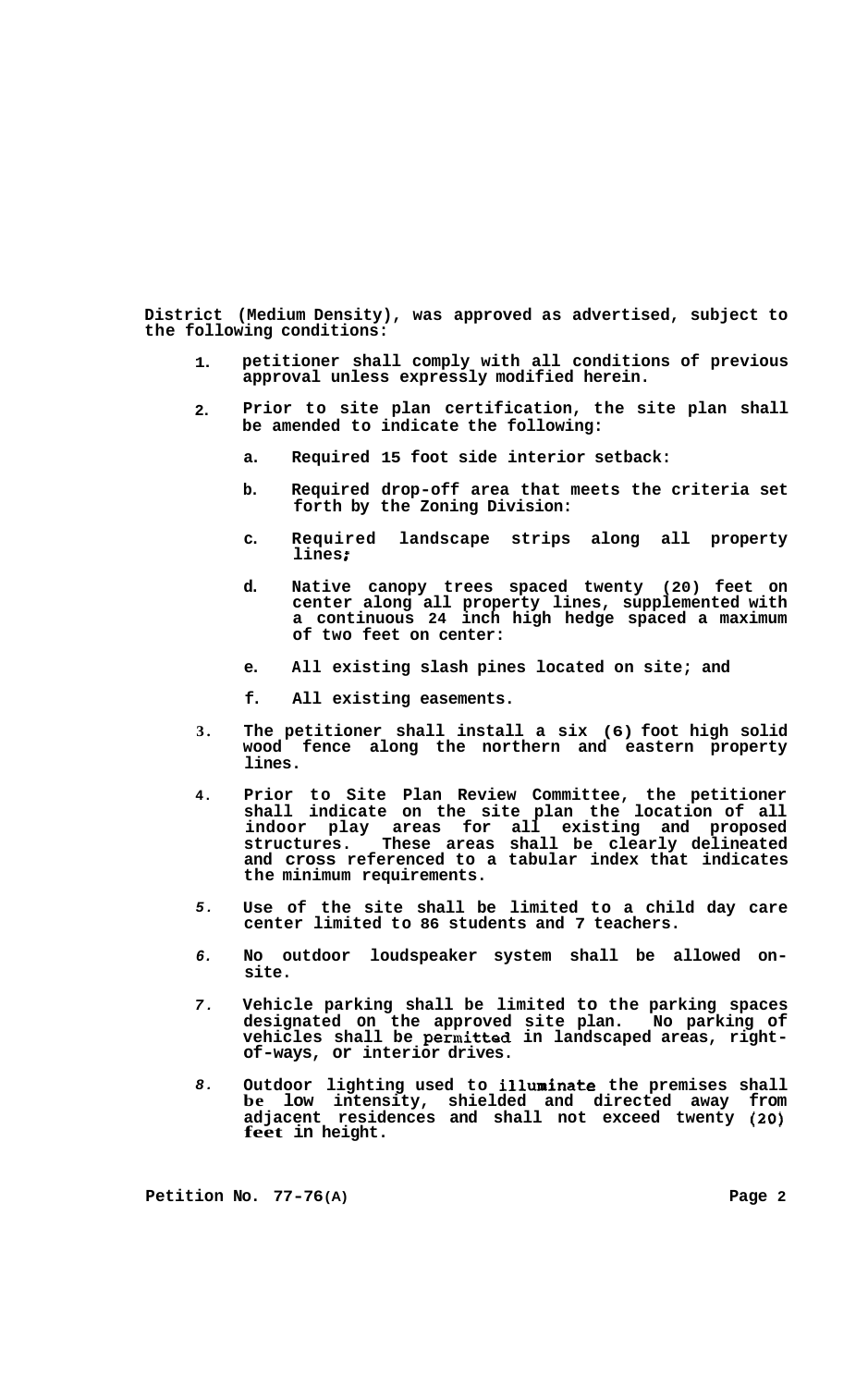- **9.**  The application and engineering plans, calculations, etc. to construct well and/or septic tank must be submitted to the Health Department prior to site plan approval (or prior to issuance of Building Permit for straight rezoning).
- **10.**  Water service is available to the property. Therefore, no well shall be permitted on the site to provide potable water.
- **11.**  The developer shall provide discharge control and treatment for the stormwater runoff in accordance with all applicable agency requirements in effect at the time of the permit application. However, at a minimum, this development shall retain onsite the stomwater runoff generated by a three **(3)** year-one **(1)** hour storm with a total rainfall of **3** inches as required by the Permit Section, Land Development Division. In the event that the subject site abuts a Department of Transportation maintained roadway, concurrent a.pprova1 from the Florida Department of Transportation will also be required. The drainage system shall be maintained in an acceptable condition as approved by the County Engineer. In the event that the drainage system is not adequately maintained as determined by the County Engineer, this matter will be referred to **the** Code Enforcement Board for enforcement.
- **12** *<sup>0</sup>* Within **90** days **of** approval **of** this project, the property owner shall convey to Palm Beach Caunty by road right-of-way warranty deed for Kirk Road, **40** feet from centerline free of all encumbrances and encroachments. Petitioner shall provide Palm Beach County with sufficient documentation acceptable to the Right of Way Acquisition Section to ensure that the property is free of all encumbrances and encroachments. Right-of-way conveyances shall also include "Safe Sight Corners" where appropriate at intersections as determined by the County Engineer.
- **13.**  The property owner shall fund **100%** of the cost in the construction of Dale Road along the project's frontage. Construction **of** Dale Road **is** presently included in Palm Beach County's Street Improvement Program.
- **14. The** property owner shall pay **a** Fair Share **Fee** in the amount and manner required by the **"Fair** Share Contribution **for** Road Improvements Ordinance" **as it**  presently exists *or* **as** it may from time **to** time be amended. The **Fair** Share Fee **for** this project presently **is \$1,206.00 (45 trips X** *\$26.79* **per** trip).
- **15.**  In addition **the** petitioner shall contribute **t.he** amount *of* **\$209.00** as established in Article **V** Section **3**

Petition **No.** *77-76* (A) Page **3** 

 $\Delta \phi$ 

 $\sim$   $\sim$